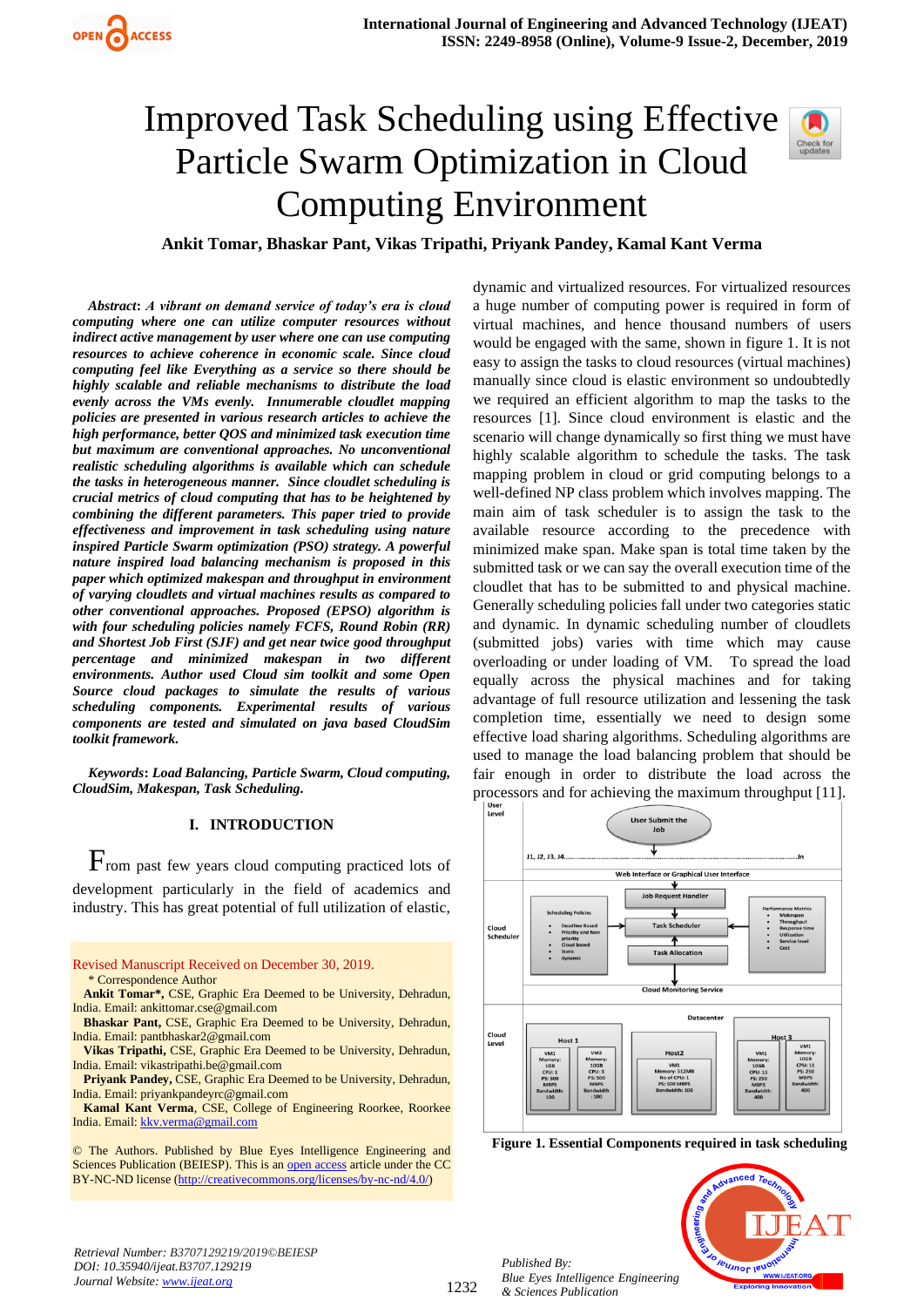A good scheduler always adapts dynamic environment that actually adapts the changing environment, and Particle swarm optimization is appropriate algorithm incorporate nature motivated process to schedule the tasks in dynamically.

Conventional algorithms (approaches) such as dynamic programming, divide and conquer, and branch & bound gives the universal optimum, but is over and over again time consuming so we cannot apply these of methods for resolving classic real-world problems. Hence researchers use optimal and dynamic schemes to solve the task assignment problems with minimal execution tim1e and high throughput like ACO, GA and Lion optimization [2][7]. Two important units in cloud computing environment one is cloud providers other is cloud users, play an important role to establishing the smooth conduction of cloud services. If we look from the perspective of Cloud providers, it has enormous amount of computing resources in Data centers for renting out these resources to the users on pas go service by maximizing the greater revenue or profit by attaining high resource utilization. These resources are very dynamic in nature and at high demand for cloud users. To run cloud application in minimal expenses with varying load, cloud user lease the resources from cloud providers and utilizes the same in pay as go fashion.

## **II. BACKGROUND STUDY**

We have three types of cloud services that are deployed to utilize on demand services anywhere and everywhere.

a. Software as a Service

SAAS service is provided and registered by service providers. Here users refer software related utilities without worrying fundamental techniques like how software's services are accomplished. At SaaS level software is key resources where they get pooled among cloud users.

b. Platform as a Service

At PAAS level of cloud providers need to manage the platform regarding services underlying stages like hardware and software's which allows user to organize and preserve the underlying applications without worrying about its availability.

c. Infrastructure as a Service

As name suggest this layer cloud providers prevails the essential building blocks of infrastructure. It afford the access the features of networking, IAAS also provide high level of control and flexibility to cloud

# **A. CloudSim Toolkit**

CloudSim is most favorable simulator which is used to simulate the results and execute algorithms like own private cloud in the field of cloud computing [6].



**Figure 2. CloudSim Toolkit Framework**

*Retrieval Number: B3707129219/2019©BEIESP DOI: 10.35940/ijeat.B3707.129219 Journal Website[: www.ijeat.org](http://www.ijeat.org/)*

In earlier research work particularly from 2010 it is observed that majority of researchers and research papers adopted CloudSim toolkit to act out the cloud computing results since it provides real like cloud environment in a limited way[9].Author has mentioned the essential cloud computing components which used in this paper are as follows [10].

### **B. CloudSim Entities**

**Cloud Information Service**: CIS is a type of entity for registering the entities of data Centre along with discovery of cloud resources [13].

**Datacenter**: It is the class of homogeneous or heterogeneous cloud resources for hosting virtual resources. Its basic function is to deal with basic infrastructure (RAM, storage and bandwidth requirements) provided by service providers.



**Figure 3. Pictorial view of scheduling the heterogeneous tasks**

**Datacenter Broker**: Basically a class for users used for managing the VMs like creating, deletion and submission of VMs along with cloudlets submission.

**VM Scheduler**: Basically an abstract class which is responsible to break the VMs and hosts.

**Cloudlet Scheduler**: Type of abstract class for implementation of various policies time shared and space shared respectively for processing power of VMs among number of tasks (cloudlets).

**Cloudlet**: in cloud computing cloudlet is known submitted task on VMs.

**Host**: Again Host is like Cloudlets which may be homogeneous and heterogonous in nature with characteristics like cloudlet length, size of input file and output file.

**Virtual Machine**: is associated to hosts for sharing these hosts through other VMs.



*Published By: Blue Eyes Intelligence Engineering & Sciences Publication* 

1233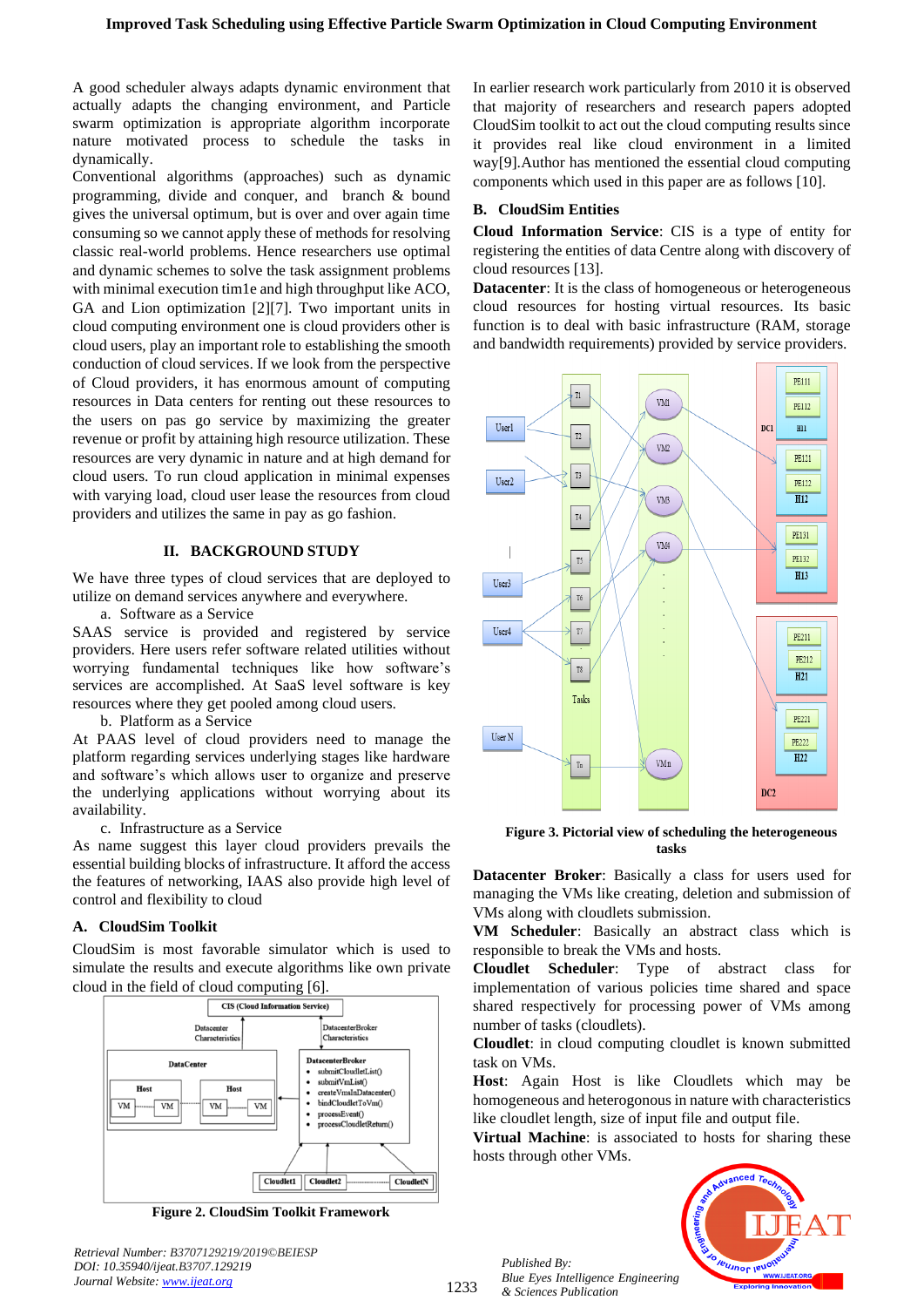

All cloudlets are allocated to VMs by scheduler for accomplishment of execution. How all above components work together shown clearly in figure 2 and 3.

# **III. MOTIVATION AND RELATED WORK**

Highly scalable resource arranging algorithms in cloud computing is on high demand so it is necessary to either work with new algorithm or to optimize the previous results. This research article demonstrates an enhanced particle swarm optimization (PSO) mechanism with adaptable transformation of parameters according to the advancement state-run assessment is presented. This variation helps to avoid precipitate convergence and explore the search space more efficiently [26]. Varying simulations are passed out to test proposed algorithm, test reveal that the algorithm can achieving significant optimization of makespan. Here we have presented the data of previous work done on particle swarm algorithm and we found that maximum articles covers either throughput or makespan at a time but in this paper author covered both scheduling metrics with good accuracy.

| <b>CITE</b> | YEAR | <b>PSO CATEGORY</b> |                | <b>MAKESPAN</b> | <b>THROUGHPU</b><br>T |
|-------------|------|---------------------|----------------|-----------------|-----------------------|
| $[23]$      | 2014 | Modified PSO        |                |                 |                       |
| $[17]$      | 2019 |                     |                |                 |                       |
| $[21]$      | 2018 |                     | MultiObjective |                 |                       |
| $[22]$      | 2015 |                     | PSO            |                 |                       |
| $[18]$      | 2018 | <b>Standard PSO</b> |                |                 |                       |
| [20]        | 2008 |                     |                |                 |                       |
| [25]        | 2017 |                     |                |                 |                       |
| This Paper  |      |                     |                |                 |                       |
| $[17]$      | 2019 | <b>Improved PSO</b> |                |                 |                       |
| $[14]$      | 2013 | Novel               |                |                 |                       |
| [4]         | 2016 |                     |                |                 |                       |
| [8]         | 2007 |                     | ACO+PSO        |                 |                       |
| [5]         | 2018 | <b>Hybrid</b>       | <b>GELS</b>    |                 |                       |
| [19]        | 2016 |                     | GA+PSO         |                 |                       |
| $[24]$      | 2018 |                     | GA+PSO         |                 |                       |
| [12]        | 2008 | <b>Enhanced PSO</b> |                |                 |                       |

**Table 1: old work done on PSO categories for Scheduling**

P Visalakshi et al, 2009 proposed various versions of Particle swarm optimization PSO-fi, PSO-vi Elitism PSO (EPSO) and HPSO for task assignment problem (TAP) for heterogeneous tasks in non-pre-emptive environment, which is a NP hard problem [15].

Zhang et al, 2010 solved grid task scheduling algorithm using PSO, GA and CMPSO (cloud model PSO) for heterogeneous cloudlets, here author tried to balance the load very efficiently [3]. In this paper the correctness and performance of task scheduling algorithm is compared and showed that PSO balances the load very proficiently and observed that CMPSO gained lower running efficiency. The solution precision found better of CMPSO when compared with GA and PSO, However this paper is based on scheduling algorithms and discussed the correctness issues only, not any other load balancing parameter that is not satisfiable.

# **IV. PROBLEM FORMULATION**

To maximize the utilization and profit, resource centric policy is beneficial and for cost and execution time application centric policy is best suited. An appropriate scheduling assures competent and fair allocation of resources, which are as follows:

*Retrieval Number: B3707129219/2019©BEIESP DOI: 10.35940/ijeat.B3707.129219 Journal Website[: www.ijeat.org](http://www.ijeat.org/)*

**Makespan**: It is time taken by task from the beginning of process to end. It should be low for effective task scheduling policy [17], [21], [18], [20], [25], [11], [14], [8], [2], [13].

$$
Makespan = \max(FT_j) \text{ where } j \in VMS \qquad (1)
$$

**Throughput:** For effective scheduling policy low throughput is required [11]. In cloud computing throughput relies number of cloudlets, which are run successfully with in required time [16], [13].

Throughout= 
$$
task_i
$$
 (Execution Time) (2)

Particle swarm is a comprehensive nature call based optimization policy that works on concept of swarms in search of adaptation. PSO is very simple approach to solve NP complete problems; here variables adjust their values closer to closest member to any target at any particular moment [27]. In search of hidden food source circling a flock of swarm, one will chips food that is closest to it and other flocks swing nearby.

## **V. EXPERIMENTAL SETUP**

Here in this paper author assumed submitted tasks are mutually heterogeneous (independent), i.e. there does not exists any precedence among the cloudlets hence no interfere of dependency of processors during execution. In current section we have provided some tabular form e.g. table 3 and 4, which is having numerical values of respective scheduling metrics against changing environment.

In this paper author used java based platform using ide eclipse, basically it platform to run simulation tool CloudSim toolkit version 3.03, with some jar files. Results are computed with some number of datacenters with some hosts, where every host having certain characteristics. Every entity and its attributes are defined in lucid manner which is shown in below table.

| <b>Entities</b>    | <b>Parameters</b>          | <b>Values</b>       |  |
|--------------------|----------------------------|---------------------|--|
| Cloudlet           | Length of Cloudlet         | $[1000-2000]$ (MI)  |  |
|                    | Number of Tasks            | [50-1000]           |  |
|                    | <b>Tasks MIPS</b>          | [500-10000]         |  |
|                    | VM RAM size                | [512-1024] MB       |  |
|                    | VM Policy Used             | Time & Space Shared |  |
| Virtual<br>Machine | Number of VMs              | 20                  |  |
|                    | <b>Processing Elements</b> | [1-5]               |  |
|                    | <b>VM MIPS</b>             | [100-1000]          |  |
|                    | <b>Bandwidth</b>           | 1000                |  |
|                    | <b>Memory Capacity</b>     | [256-2048]MB        |  |
|                    | VMM                        | XEN, Linux          |  |
|                    | Number of Hosts            | $\mathfrak{D}$      |  |
|                    | RAM size                   | 2018MB              |  |
| <b>Hosts</b>       | Memory                     | 1000000             |  |
|                    | Policy                     | Time & Space Shared |  |
|                    | Bandwidth                  | 10000               |  |
| DC                 | Number of DC               | 3                   |  |
| Iteration          | Number of iterations       | [100-1200]          |  |

**Table 2: Experimental Setting and parameters**

# **VI. RESULT ANALYSIS AND DISCUSSION**

# **A. Evaluation of EPSO with different parameters**

We implemented proposed EPSO algorithm by simulation author tried to investigate its weakness and strengths.



*Published By: Blue Eyes Intelligence Engineering & Sciences Publication* 

1234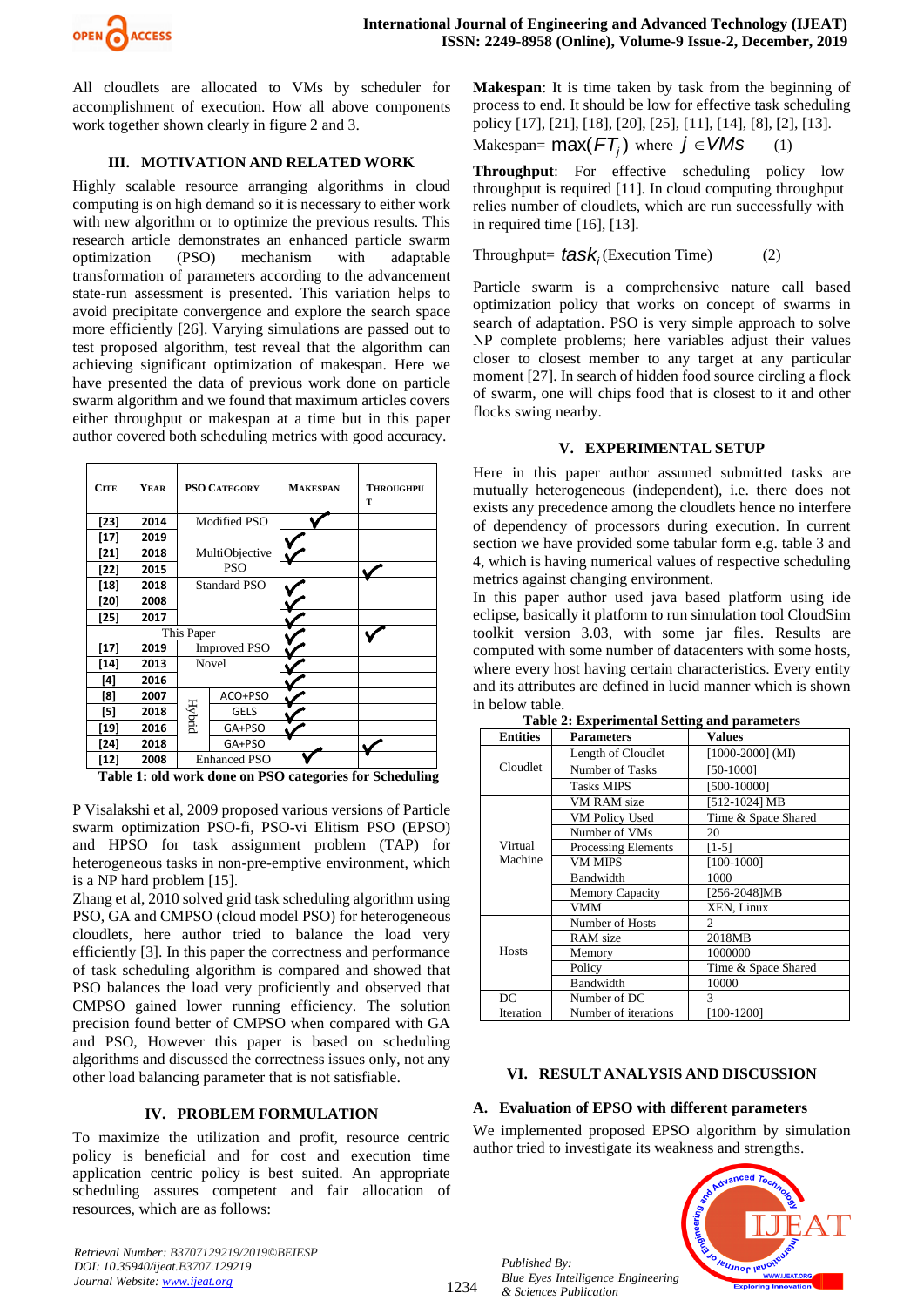We have considered crucial PSO parameters (s, w, L1, L2, number of iterations) which impacts openly or indirectly its results, where L1 and L2 are swarm learning factors, w is inertia coefficient and s is particle index. Through simulation results we computed several results on each parameter with the help of CloudSim.

In figure 4 range of submitted task is taken from 100 to 1000, against range of submitted cloudlets we observed that minimum execution time of tasks is increasing while population size is kept 25, which means to improve the execution time (makespan) in similar scenario need to change the population size of proposed PSO scheme.



**Figure 4. Makespan calculated against submitted tasks**

**Table 3: Makespan, best fitness value for increasing population size**

| <b>Population Size</b> | Alpha | Makaspan    | <b>Fitness Value</b> | Tasks |
|------------------------|-------|-------------|----------------------|-------|
| 25                     | 0.1   | 4894.139274 | 8570.44197           | 100   |
| 25                     | 0.2   | 6004.184622 | 12945.42795          | 100   |
| 25                     | 0.4   | 8588.038865 | 19732.7089           | 100   |
| 25                     | 0.6   | 10776.44788 | 26489.60979          | 100   |
| 25                     | 0.8   | 15365.18247 | 32983.85513          | 100   |
| 25                     | 1     | 18651.84998 | 39882.2885           | 100   |



**Figure 5: Fitness value and throughput against no of iterations** 

**Table 4: Fitness value and throughput for increasing Simulations**

| No. of Iterations | <b>Fitness Value</b> | Throughput Cloudlets |     |
|-------------------|----------------------|----------------------|-----|
| 25                | 20425.94605          | 100531.592           | 100 |
| 50                | 19338.51155          | 97800.278            | 100 |
| 100               | 17475.68637          | 86339.352            | 100 |
| 200               | 16857.2155           | 82882.784            | 100 |
| 400               | 15997.3839           | 76584.202            | 100 |
| 800               | 15735.32811          | 72773.25             | 100 |

Exploration and Exploitation Factors: in EPSO equations 3 and 4, Xi is basically position vector which actually fix the position of particles, velocity vector VVid fix the direction and intensity of particle movement.

 $VV(t+1)=w*VV(t)+L1*r1(Xpbest(t)-X(t)+L2*r2(Xgbest(t)-X(t))$  (3)  $X(t+1) = X(t)-VV(t+1)$  (4)

### **B. Implementation of EPSO with FCFS, RR and SJF**

#### **i. Comparison of Throughput**

Throughput is computed for variable VMs and cloudlets, equation 2 illustrates how it is computed in dynamic cloud environment. In both cases line of EPSO falls comparatively down side which is depicted in Figure 6, 7). Since under EPSO lower throughput measured and low throughput is desired for effective scheduling in cloud computing.



**Figure 6. Throughput Calculated for varying no of tasks**



**Figure 7. Throughput Calculated for varying no of VMs**

#### **ii. Comparison of Makespan**

Makespan for all algorithms is calculated for increasing VMs and number of cloudlets, equation 1 illustrates better.



*Retrieval Number: B3707129219/2019©BEIESP DOI: 10.35940/ijeat.B3707.129219 Journal Website[: www.ijeat.org](http://www.ijeat.org/)*

*Published By: Blue Eyes Intelligence Engineering & Sciences Publication*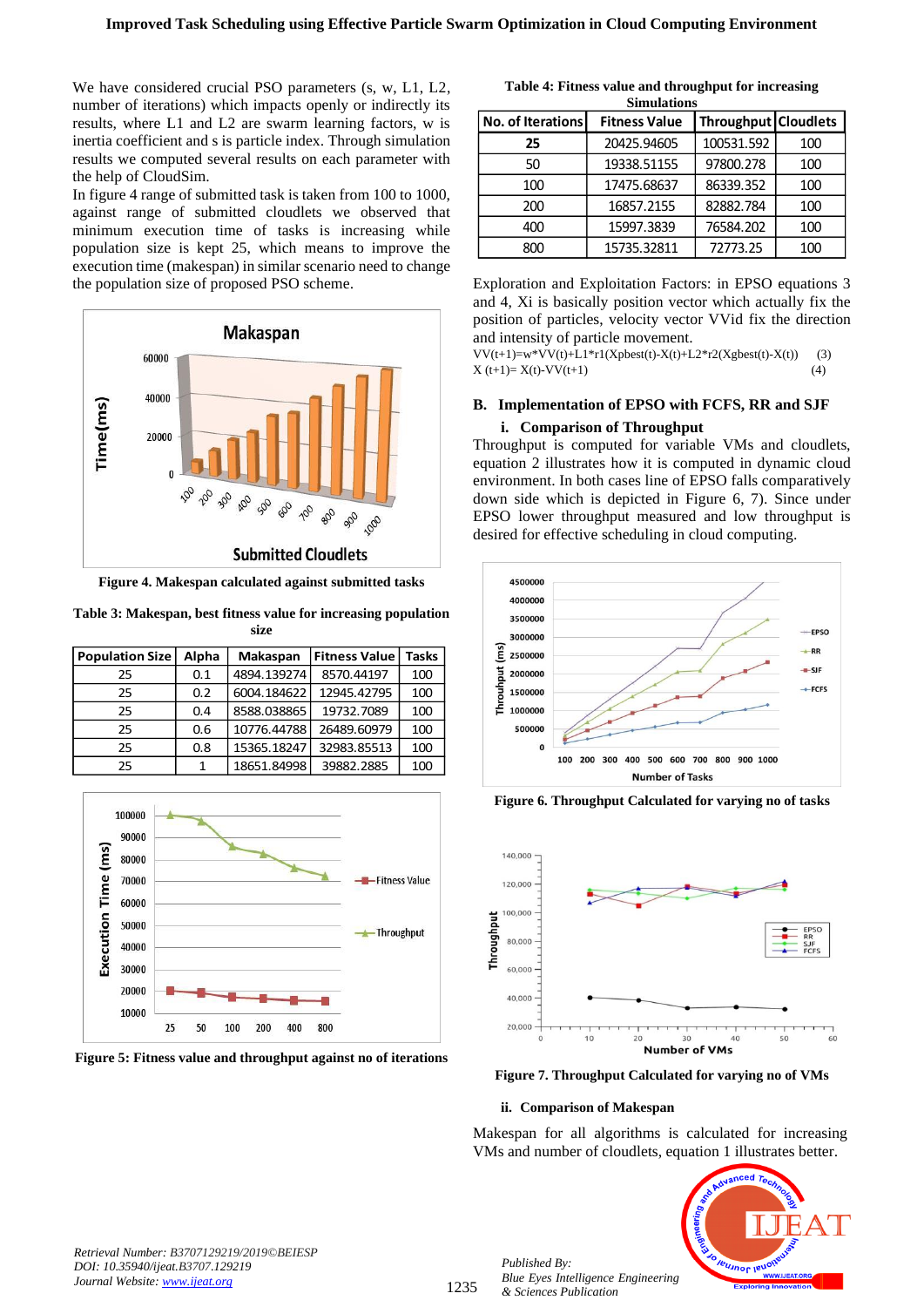

**Figure 8. Makespan Calculated for varying no of tasks**

Under particle swarm algorithm makespan is recorded lesser in each and every situation which is shown over bar graphs in figure 8 and 9. From results, EPSO is supposed to be a healthy scheduling policy.



**Figure 9. Calculated Makespan for varying VMs**

#### **VII. CONCLUSION**

Over recent years cloud computing model gained popularity by developing high performance load balancing models by maximizing the throughput, therefore users now could able to use cloud services paying with ease comparatively lower computing charges. Since energy consumption is directly proportional to hardware utilization therefore we are still in search of better scheduling policy which doesn't have balance between makespan and throughput to maximize the profit for server and client. The crucial objective of this paper fill this trade-off gap through dynamic mapping of cloudlets to appropriate virtualized resources. Various static scheduling policies like FCFS, SJF, RR and effective PSO are used here. Paper demonstrates optimal values of makespan and throughput under EPSO. The comparative study of all variants of PSO has also been discussed where we found that none PSO based research papers till now worked on two or more than two scheduling parameters but in this paper we tried to cover the maximum crucial scheduling terms which enhances the novelty of this paper

#### **REFERENCES**

- 1. Qiyi, H., Tinglei, H., "An Optimistic Job Scheduling Strategy based on QOS for Cloud Computing" in 2010 IEEE International Conference on Intelligent Computing and Integrated Systems (ICISS), DOI: 10.1109/ICISS.2010.5655492, pp.673-675, 2010.
- 2. Tawfeek, Medhat A., "Cloud task scheduling based on ant colony optimization." 2013 8th international conference on computer engineering & systems (ICCES). IEEE, 2013.

*Retrieval Number: B3707129219/2019©BEIESP DOI: 10.35940/ijeat.B3707.129219 Journal Website[: www.ijeat.org](http://www.ijeat.org/)*

- 3. Zhong, Shao Bo, and Zhong Shi He. "The scheduling algorithm of grid task based on PSO and cloud model." Key Engineering Materials. Vol. 439. Trans Tech Publications, 2010.
- 4. Milani, Alireza Sadeghi, and Nima Jafari Navimipour. "Load balancing mechanisms and techniques in the cloud environments: Systematic literature review and future trends." Journal of Network and Computer Applications 71 (2016): 86-98.
- 5. Tomar, Ankit, et al. "Dynamic Task Migration Mechanisms in Cloud Environment: Literature Review and Future Trends." Recent Trends in Science, Technology, Management and Social Development (2018): 55.
- 6. Calheiros, Rodrigo N., et al. "CloudSim: a toolkit for modeling and simulation of cloud computing environments and evaluation of resource provisioning algorithms." Software: Practice and experience 41.1 (2011): 23-50.
- 7. Verma, Kamal Kant, Pradeep Kumar, and Ankit Tomar. "Analysis of moving object detection and tracking in video surveillance system." 2015 2nd International Conference on Computing for Sustainable Global Development (INDIACom). IEEE, 2015.
- 8. Sidhu, et al. "A load-rebalance PSO heuristic for task matching in heterogeneous computing systems." 2013 IEEE Symposium on Swarm Intelligence (SIS). IEEE, 2013.
- 9. Kumar AM Senthil, M. Venkatesan. "Task scheduling in a cloud computing environment using HGPSO algorithm." Cluster Computing (2018): 1-7.
- 10. Tareghian, Shahab, and Zarintaj BORNAEE. "A new approach for scheduling jobs in cloud computing environment." Fen Bilimleri Dergisi (CFD) 36.3 (2015).
- 11. Madni, et al. "Recent advancements in resource allocation techniques for cloud computing environment: a systematic review." Cluster Computing 20.3 (2017): 2489-2533.
- 12. Yin, Peng-Yeng, et al. "A hybrid particle swarm optimization algorithm for optimal task assignment in distributed systems." Computer Standards & Interfaces 28.4 (2006): 441-450.
- 13. Ijaz, Samia, et al. "Efficient scheduling strategy for task graphs in heterogeneous computing environment." International Arab Journal of Information Technology. 10.5 (2013): 486-492.
- 14. Pooranian, Z., et al. "Hybrid pso for independent task scheduling in grid computing to decrease makespan." Proc. of International Conference on Future Information Technology, IPCSIT'11. Vol. 13. 2011
- 15. Visalakshi, P., and S. N. Sivanandam. "Dynamic task scheduling with load balancing using hybrid particle swarm optimization." Int. J. Open Problems Compt. Math 2.3 (2009): 475-488.
- 16. Madni, Syed Hamid Hussain, et al. "Performance comparison of heuristic algorithms for task scheduling in IaaS cloud computing environment." PloS one 12.5 (2017): e0176321.
- 17. Wang, Shangguang, et al. "Particle swarm optimization for energy-aware virtual machine placement optimization in virtualized data centers." 2013 International Conference on Parallel and Distributed Systems. IEEE, 2013.
- Zhang, Guoxiang, and Xingquan Zuo. "Deadline constrained task scheduling based on standard-PSO in a hybrid cloud." International Conference in Swarm Intelligence. Springer, Berlin, Heidelberg, 2013.
- 19. Madni, Syed Hamid Hussain, et al. "An appraisal of meta-heuristic resource allocation techniques for IaaS cloud." Indian Journal of Science and Technology 9.4 (2016): 1-14.
- 20. Guo, et al. "Task scheduling optimization in cloud computing based on heuristic algorithm." Journal of networks 7.3 (2012): 547
- 21. Ramezani, et al. "Task scheduling optimization in cloud computing applying multi-objective particle swarm optimization." International Conference on Service-oriented computing. Springer, Berlin, Heidelberg, 2013.
- 22. Natesan, Gobalakrishnan, and Arun Chokkalingam. "Task scheduling in heterogeneous cloud environment using mean grey wolf optimization algorithm." ICT Express (2018
- 23. Jana, et al. "A Task Scheduling Technique Based on Particle Swarm Optimization Algorithm in Cloud Environment." Soft Computing: Theories and Applications. Springer, Singapore, 2019. 525-536.
- 24. Jena, R. K. "Multi objective task scheduling in cloud environment using nested PSO framework." Procedia Computer Science 57 (2015): 1219-1227.
- 25. Zuo, et al. "Self-adaptive learning PSO-based deadline constrained task scheduling for hybrid IaaS cloud." IEEE Transactions on Automation Science and Engineering 11.2 (2014): 564-573.

*Published By: Blue Eyes Intelligence Engineering & Sciences Publication* 



1236